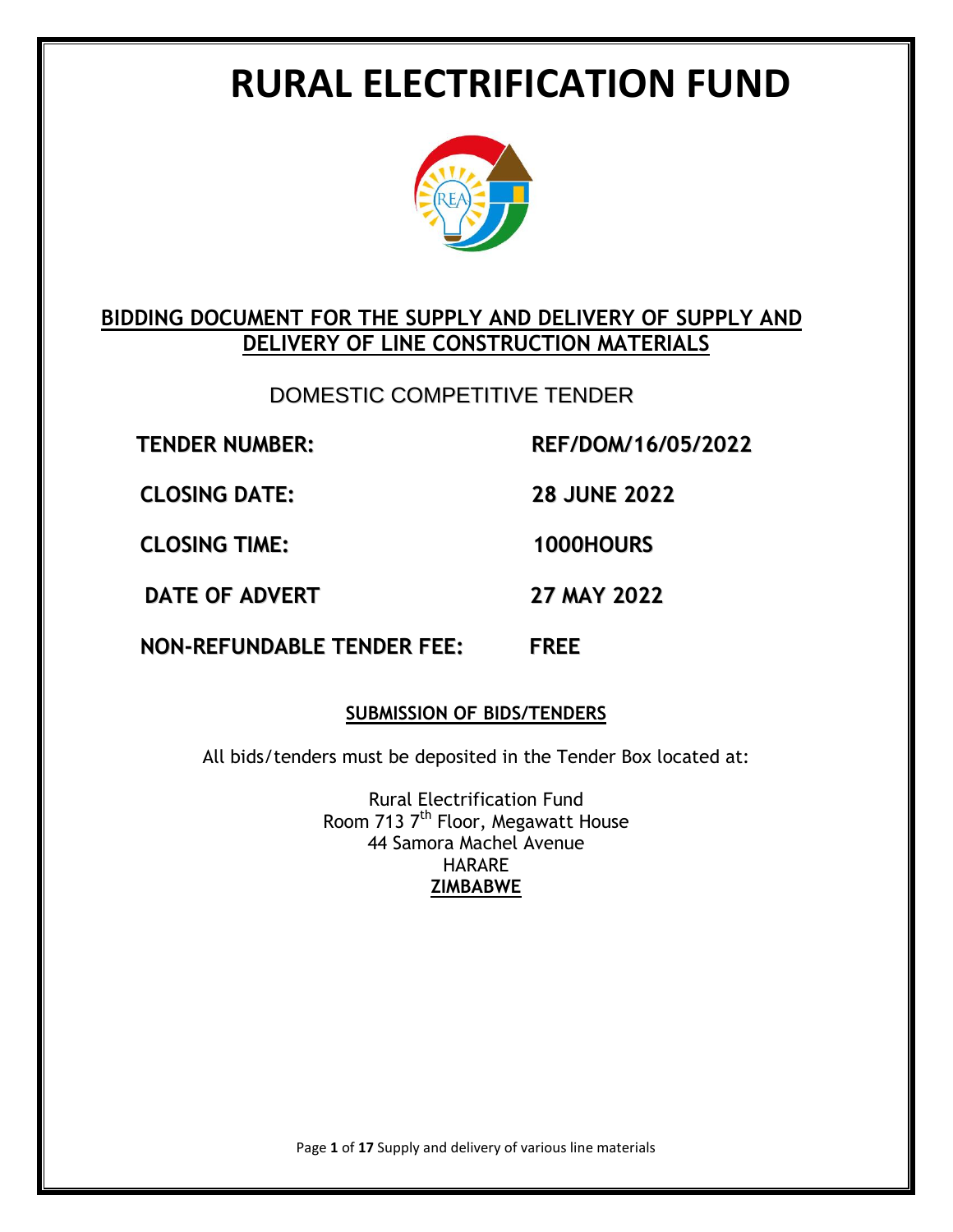# **RURAL ELECTRIFICATION FUND**



# DECLARATION BY THE ACCOUNTING OFFICER IN TERMS OF SECTION 19(2)(C) OF THE PUBLIC PROCUREMENT AND DISPOSAL OF PUBLIC ASSETS REGULATIONS,2018.

TENDER NUMBER: REF/DOM/16/05/2022

TENDER DESCRIPTION-SUPPLY AND DELIVERY OF LINE MATERIALS

### **DECLARATION**

The procurement for the tendered goods/items is based on neutral and fair technical requirements and bidder qualifications.

**Signed**

**.............................** J.V MASHAMBA **CHIEF EXECUTIVE OFFICER**

Page **2** of **17** Supply and delivery of various line materials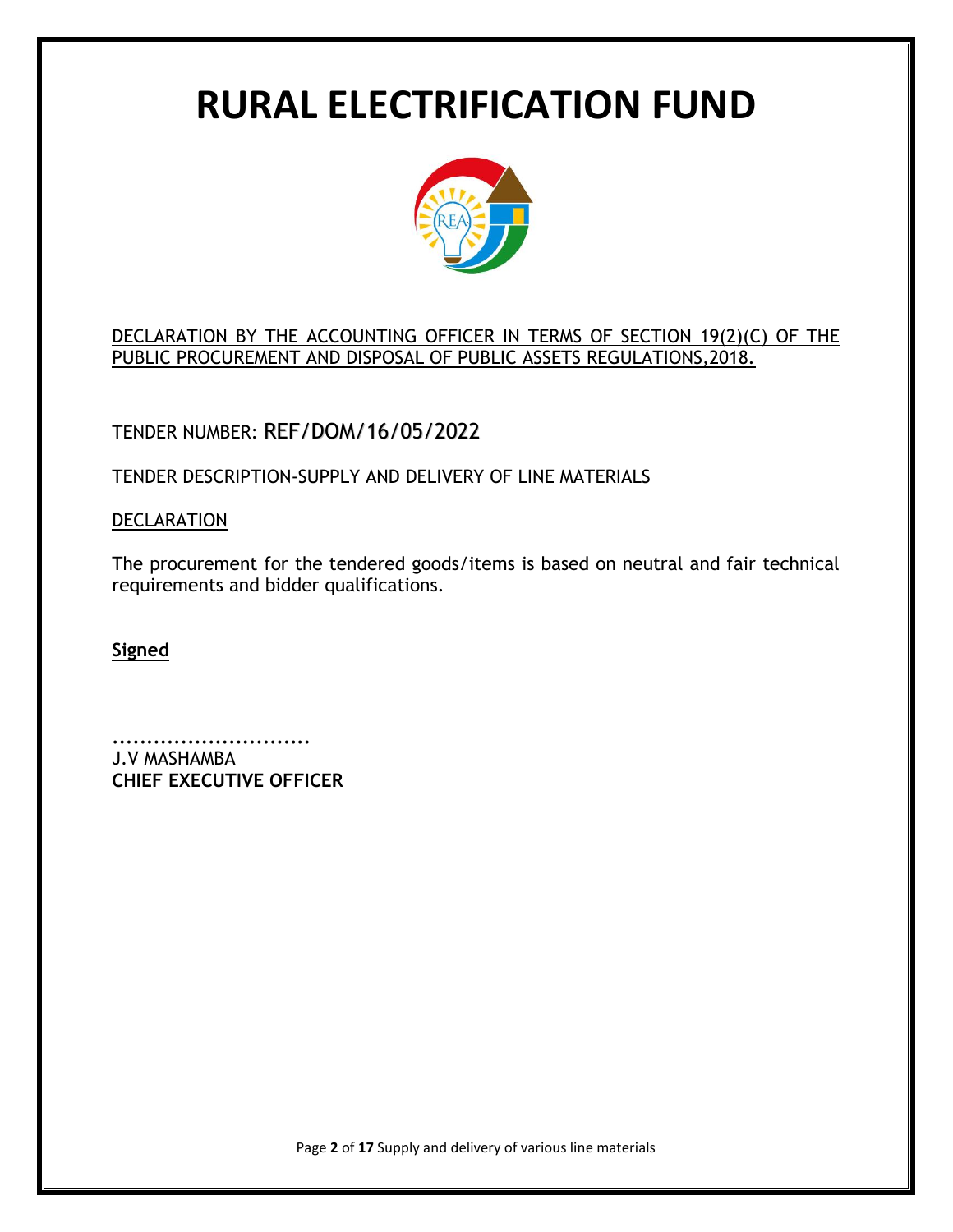# **CONTENTS PAGE**

| 1.0 Scope of Supplies                  |    |
|----------------------------------------|----|
| 2.0 Terms and Conditions of the Tender | 3  |
| 3.0 Evaluation Criteria                | 10 |
| 4.0 Financial Information              | 12 |
| 5.0 Tender Award                       | 12 |
| 6.0 Contacting the Purchaser           | 12 |
| 7.0 Confidentiality                    | 13 |
| 8.0 Corrupt or fraudulent practices    | 13 |
| 9.0 Submission of Bids                 | 13 |
| 11.0 Technical Requirements            | 14 |

 Annexure 1: Declaration of Corrupt or Fraudulent Practices Form Annexure 2: Letter of Tender Form Sample

Page **3** of **17** Supply and delivery of various line materials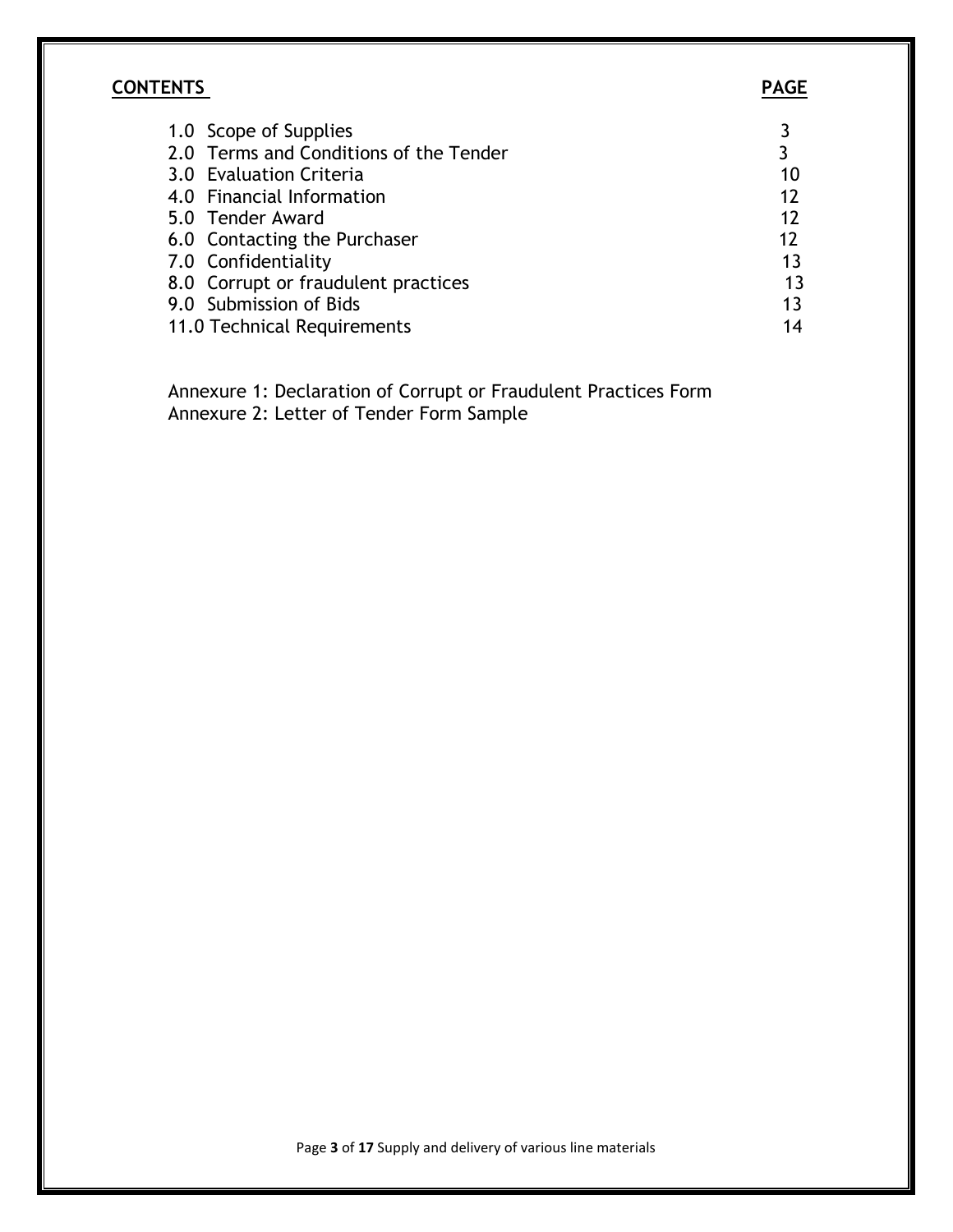#### **1.0 SCOPE OF SUPPLIES**

This document is a Bidding Document (BD) for the Supply and Delivery of the following items:

| Lot            | <b>Material Description</b>                                           | Unit of<br><b>Measure</b> | <b>QUANTITY</b> |
|----------------|-----------------------------------------------------------------------|---------------------------|-----------------|
| <b>No</b>      |                                                                       |                           |                 |
|                | FITTING A/HORN CLEVIS/TONGUE UTS 16 000L<br><b>HOT DIP GALVANISED</b> |                           |                 |
|                |                                                                       | Each                      | 400             |
| 2              | ANGLE IRON T EQUAL 50 X 50 X 6MM MS                                   | <b>EACH</b>               | 2,004           |
| 3              | "SPACER SPINDLE 5/8"" X 13"" DWG D, 96 S HOT<br><b>DIP GALVANISED</b> | <b>EACH</b>               | 700             |
| $\overline{4}$ | INSULATOR 33KV(POLYMERIC) C/W LONG SHANK                              | <b>EACH</b>               | 933             |
| 5              |                                                                       | <b>EACH</b>               | 4,500           |
|                | BOLT & NUT M16 X 150 HOT DIP GALVANISED                               |                           |                 |
|                | BOLT & NUT, HOT DIP GALVANISED M20 X 220                              | <b>EACH</b>               | 3,600           |

### **2.0. TERMS AND CONDITIONS TO BE OBSERVED IN TENDERING**

#### **2.1 Terms and conditions**

The tender and any contract shall be governed by the Public Procurement and Disposal of Public Assets Act (Cap 22:23) and the Public Procurement and Disposal of Public Assets Regulations,2018(PPDPA). Orders will be placed by and/or contracts entered into by and between the Rural Electrification Fund(REF) and the successful bidder after approval of the tender in whole or in part by Rural Electrification Fund (REF). REF shall not accept any liability for any order/contract(s) which does not bear the authentic signature of anyone of the authorized signatories at the time of placement of the order/contract. The authorized signatories are the Executive Director Finance, and the Chief Executive.

The Tenderer must acquaint himself/herself with the "**Terms and conditions to be observed in tendering"**. The Purchaser shall not be responsible for any misunderstanding of incorrect information however obtained except information given in writing by the Purchaser.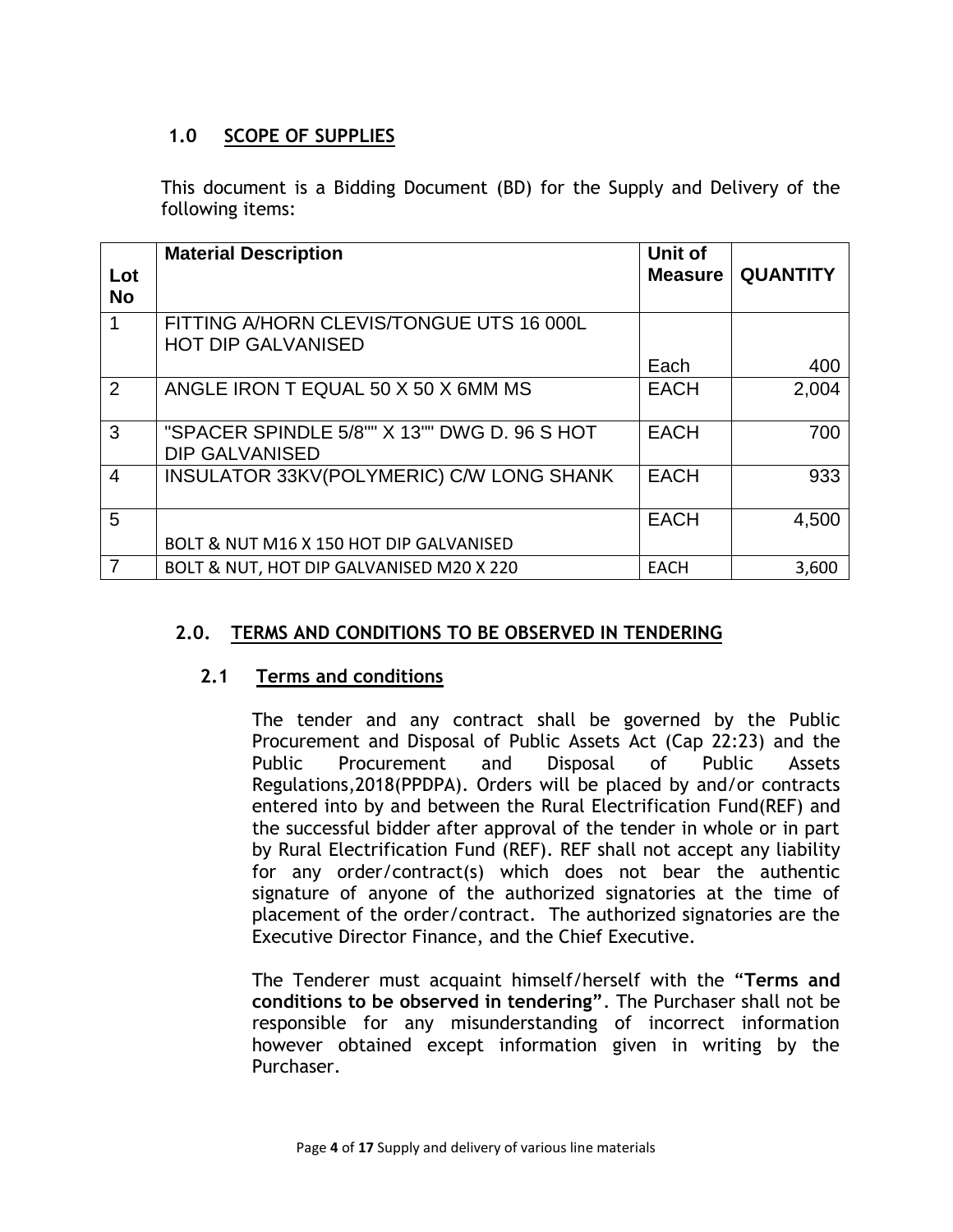# **2.2 Cost of Tender**

Bidders shall bear all costs associated with the preparation and submission of their bids.

REF will be not responsible or liable for any such costs incurred by the bidders, regardless of the outcome of the Tender Process.

### **2.3 Tender Documents**

Suppliers are expected to examine carefully the whole tender document. Failure to furnish all the information required in the bid document or submission of Tender not substantially responsive to the said document in every respect will be at the Supplier's risk and will result in the rejection of the bid.

# **2.4 Tender Queries and Clarifications**

All queries regarding the tender shall be forwarded by the bidder in writing on duly signed company letterhead and emailed on the following email address: [kchinembiri@rea.co.zw](mailto:%20kchinembiri@rea.co.zw) and [buyer1@rea.co.zw](mailto:buyer1@rea.co.zw) , not less than five(5) days working days from the closing date of the tender. Clarifications/Responses pertaining to the queries received shall be uploaded on REF website address [www.rea.co.zw](http://www.rea.co.zw/) on the notice board page. It shall be the responsibility of bidders to continuously check the website for such clarifications/quiry responses.

If a prospective tenderer sends a query less than the stated days above, the query may not be responded. Any neglect, delay or failure on the part of the Tenderer to obtain additional information on the above or any other matters, which the tenderer considers necessary, shall not relieve him/her from responsibility as a Tenderer. Only bidders facing challenges in receiving responses to their quiries may call the Procurement Administrator on 0719 409 691.

### **2.5 Tender Responses**

Suppliers wishing to respond to the tender must submit three (3) copies of their responses, deposit a sealed envelope in the Tender Box situated at:

> Rural Electrification Fund Room 713 7<sup>th</sup> Floor, Megawatt House 44 Samora Machel Avenue Harare Zimbabwe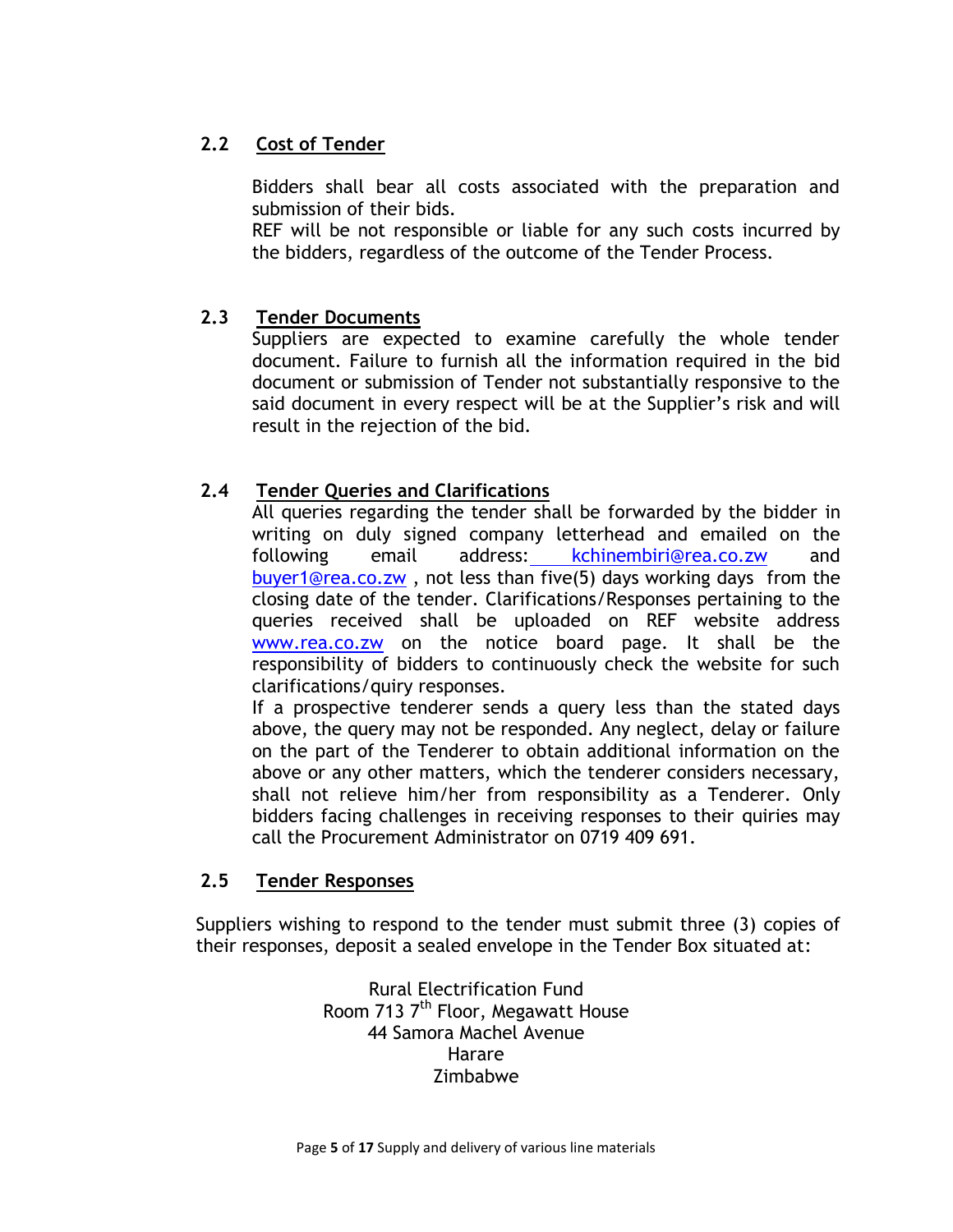By not later than 10.00am on the advertised closing date. Prospective suppliers may attend the opening of tender at Megawatt House,  $7<sup>th</sup>$  Floor on the above closing date and time.

# **2.6 Amendment of Tender Documents**

At any time prior to the deadline for the submission of the tenders, Rural Electrification Fund may for any reason whether at its own initiative or response to a clarification requested by a prospective supplier modify the tender document by amendment(s). Such amendment(s) will be uploaded on REF website as stated on clause 2.4 of the bidding document.

In order to afford the supplier reasonable time in which to take the amendment(s) into account in preparing their tenders, Rural Electrification Fund may, extend the deadline for submission of tenders.

### **2.7 Language**

The tenders and all relevant correspondence and documents exchanged between the Seller and Purchaser shall be written in English language.

### 2.8 **Tender Validity Period**

**Tender validity period** is the **period** in course of which the supplier is bound by the **tender**, in relation to its content and conditions offered (price, execution time, guarantee, etc).Tender prices shall remain valid and fixed for a minimum of sixty (60) days period after the deadline from the date of submission of the tender. Bidders must state clearly in writing the price validity of their bid document.

# **2.9 Payment Terms and Conditions**

Rural Electrification Fund shall pay the winning bidder in local currency only within 21 days after delivery, inspection and acceptance of the delivered goods. Any other payment terms and conditions resulting in Rural Electrification Fund paying a deposit or advancing payment such bidders must state ability to secure a bank guarantee from a registered commercial bank acceptable to REF equal to the amount to be advanced. The bank guarantee must be provided within two weeks of contract signing.

 Bidders are therefore requested to clearly state payment terms and conditions in the bid document.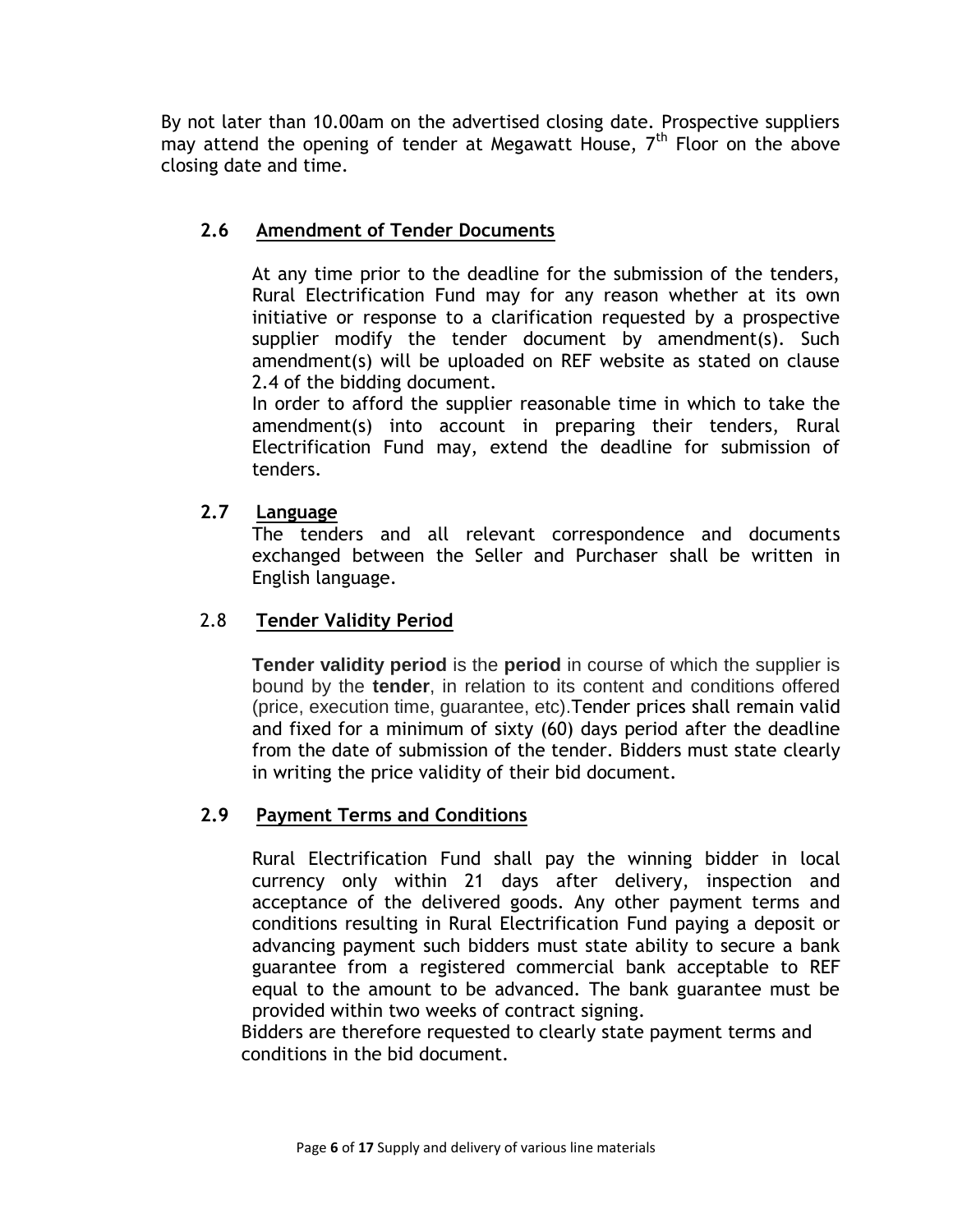# 2.10 **Errors of Extension or addition**

The Rural Electrification Fund reserves the right to adjust arithmetical in the bid total price. Any adjustments made by the Rural Electrification Fund to a bid total price will be stated to the bidder prior to the acceptance of the bid, and will be made on the basis that the unit price is taken as correct and all extensions and additions will be adjusted accordingly. In such cases the effect will be that the total amount of the bid will be altered so that this amount agrees with the amount arrived at after the errors of extension or additions have been corrected

# **2.11 Penalties/Liquidated damages**

The purchaser shall without prejudice to its other remedies under the contract, deduct from the contract price, as liquidated damages, sum equivalent to 0.5% of contract price of the delayed goods for each week of delay until actual delivery, up to a maximum of 10% of the tender sum.

# **2.12 Delivery Period**

The successful bidder is expected to deliver the goods within the delivery period stated in the bid document from the date of the Purchase Order. The delivery period must be stated in weeks. In the event that goods will be delivered in different consignments, delivery schedule must be provided together with the bid. The delivery address is as follows: Rural Electrification Fund Central Stores No.22A James Martin Road, Lochinvar Harare Zimbabwe.

REF reserves the right to reject the right to reject any deliveries or items that do not meet the specifications provided in this tender.

# **2.13 Company Profile**

The company profile to include financial details such as Banking Institution Name; Bank Key: Branch; Town/City; Bank Account Number; Type of Account; Account Holder Name; and Sort/Swift Code. VAT registered companies to provide vat number. Provide full name of a person who is authorized to sign for and behalf of the company, cell phone number, email and physical address.

# **2.14 Bid Preparation**

The bid shall be typewritten. Handwritten bids will not be accepted and will be rejected. Bids must be properly spirally bound. A clearly labeled table of contents with correct page numbers or index must be provided on the second page of the bid document. Company name, tender number, tender description, closing date must be displayed on the cover page of the bid document.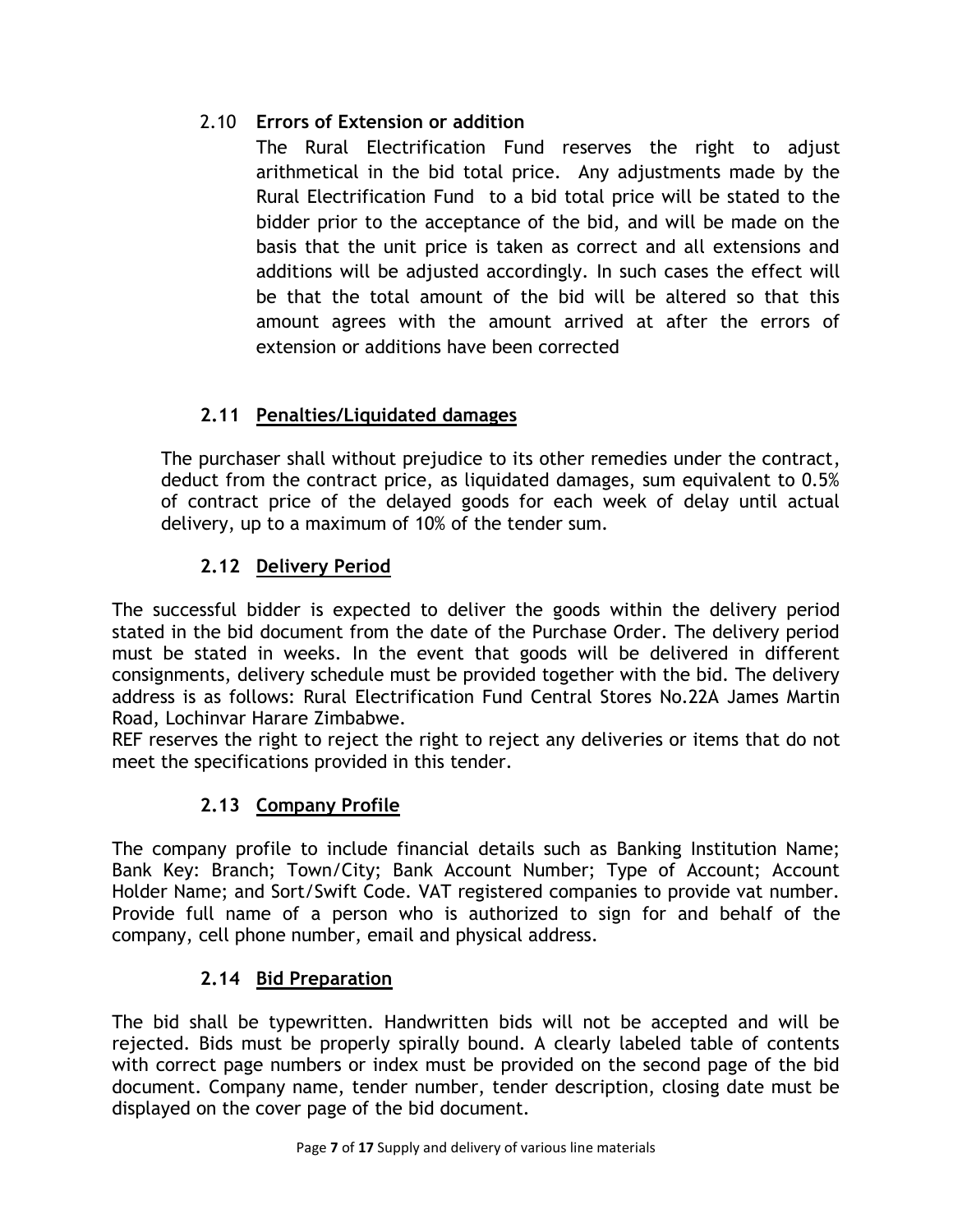### **2.15 Bid Bond Security**

Bidders must submit a refundable Bid Security of ZW\$250,000.00, valid for 60 Days, together with their bid in line with Statutory Instrument(S.I)05 of 2018. The Bid Security shall be payable using the below Options:

Option 1.....................................A certified Bank Cheque Option 2.....................................A Bank Guarantee

Option 3.....................................A Cash Deposit to the PRAZ

**If Option 3 is chosen bidders must also submit proof of payment to Procurement Regulatory Authority of Zimbabwe (PRAZ) of non-refundable cash bid bond establishment fee equivalent to ZW\$28,000.00(Local bidders) and USD350.00 (Foreign Bidders) in line with Part V of the** Statutory Instrument(S.I) 299 of 2021.**Failure to comply with the above will lead to automatic disqualification.**

### **2.16 Contract Administration Fee Payable by the Contractors**

Bidders are advised that the winning bidder may be required to pay contract administration fees to PRAZ in line with Statutory Instrument (S.I) 299 of 2021 PART VI. Bidders must ensure they study the fees structure on the S.I for their information.

#### **2.17 Companies owned by same person**

No bidder may submit more than one bid, either individually or as a joint venture partner in another bid, except as a subcontractor and a conflict of interest will be deemed to arise if bids are received from more than one bidder owned, directly or indirectly, by the same person.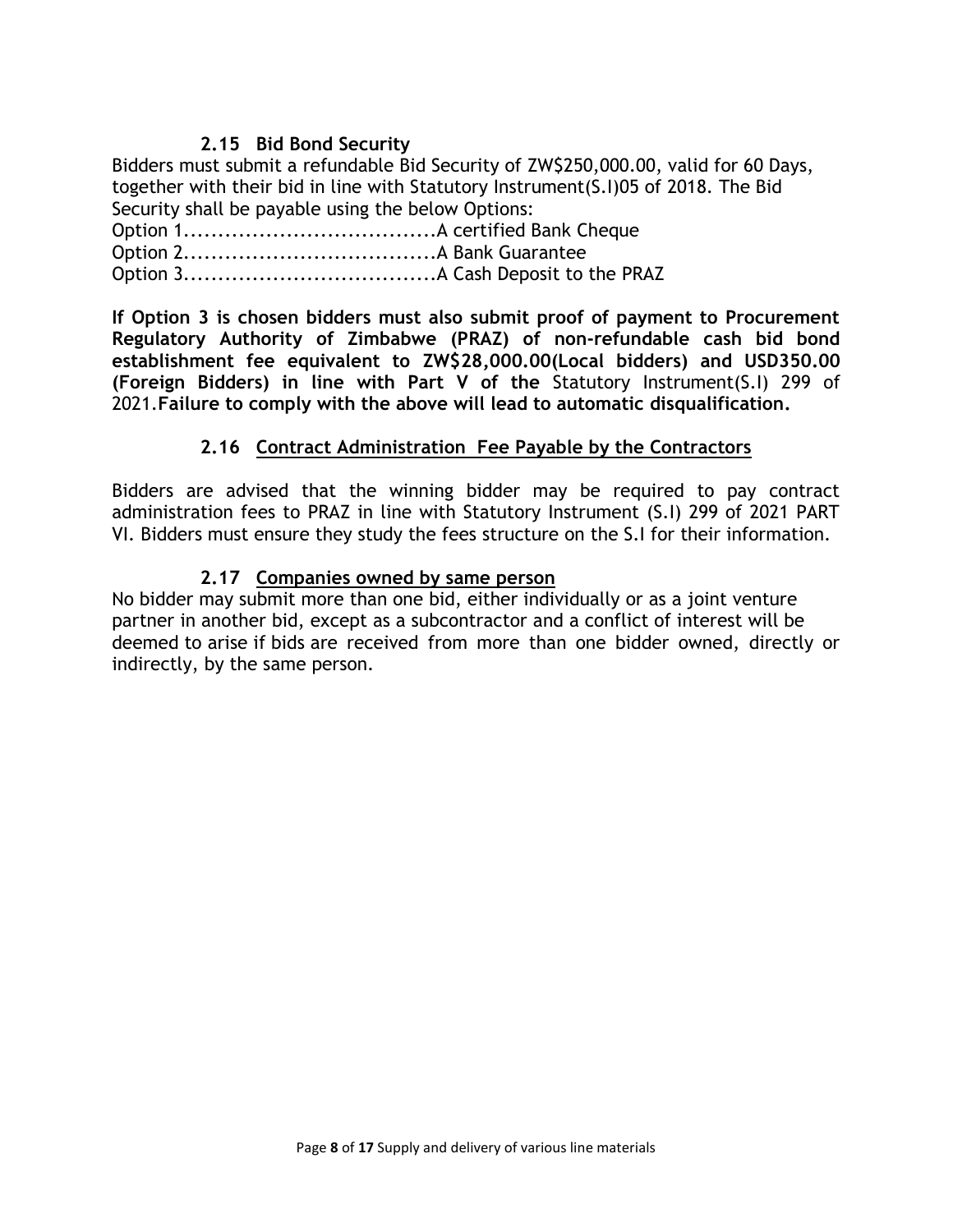# **3 EVALUATION CRITERIA**

The evaluation criteria of the tender shall include the below listed requirements. Bidders who fail to comply with any of the clauses below shall be disqualified from the tender(subject to provisions of the PPDPA) as their bid will not be compliant.

- 3.1 Compliance to technical specifications-Bidders must comply with the technical specifications requirements/instructions provided.
- 3.2 Bidders must attach the following company documents without fail:
	- A Certificate of Incorporation in terms of the Companies Act (Chapter 24.03).
	- or equivalent registration document in country of residence.
	- CR14- indicating names and addresses of the directors and their shareholding Structure.
	- CR 6 Form -principal place of business
	- Proof of registration with Zimbabwe Revenue Authority (ZIMRA) in the form of a valid current tax clearance certificate ITF 263 and VAT registered companies in addition to submit VAT Certificate.
- 3.3 Pricing format-Bidders shall use the following pricing format without fail. Failure to use the correct pricing format may lead to rejection of the bid

| <b>LOT</b><br><b>No</b> | <b>ITEM DESCRIPTION</b>  | <b>QTY</b> | Unit price<br>USD\$ VAT<br><b>Exclusive</b> | <b>VAT</b><br>USD\$ | <b>Total price</b><br><b>USD VAT</b><br>Incl |
|-------------------------|--------------------------|------------|---------------------------------------------|---------------------|----------------------------------------------|
|                         | XXXXXXXXXXXXXXXXXXXXXXXX | <b>XXX</b> |                                             |                     |                                              |
| 2                       | XXXXXXXXXXXXXXXXXXXXXXXX | <b>XXX</b> |                                             |                     |                                              |
| 3                       | XXXXXXXXXXXXXXXXXXXXXXXX | <b>XXX</b> |                                             |                     |                                              |
|                         |                          |            |                                             |                     |                                              |
|                         |                          |            |                                             |                     |                                              |

### **IMPORTANT PRICING NOTES**

- Payment shall be strictly in local currency at the prevailing exchange rate using the RBZ exchange rate(mid-rate). See http://www.rbz.co.zw/.
- The prevailing RBZ exchange rate(mid-rate) on the date of tender closing shall shall be used as the base rate where necessary.
- The bid price should clearly and separately show the unit price and the total price.
- The USD prices shall be used for purposes of tender evaluation and tender award.
- Bidders MUST state clearly whether they charge VAT or not.
- 3.4 Bidders must state whether the goods shall be imported or are locally manufactured without fail.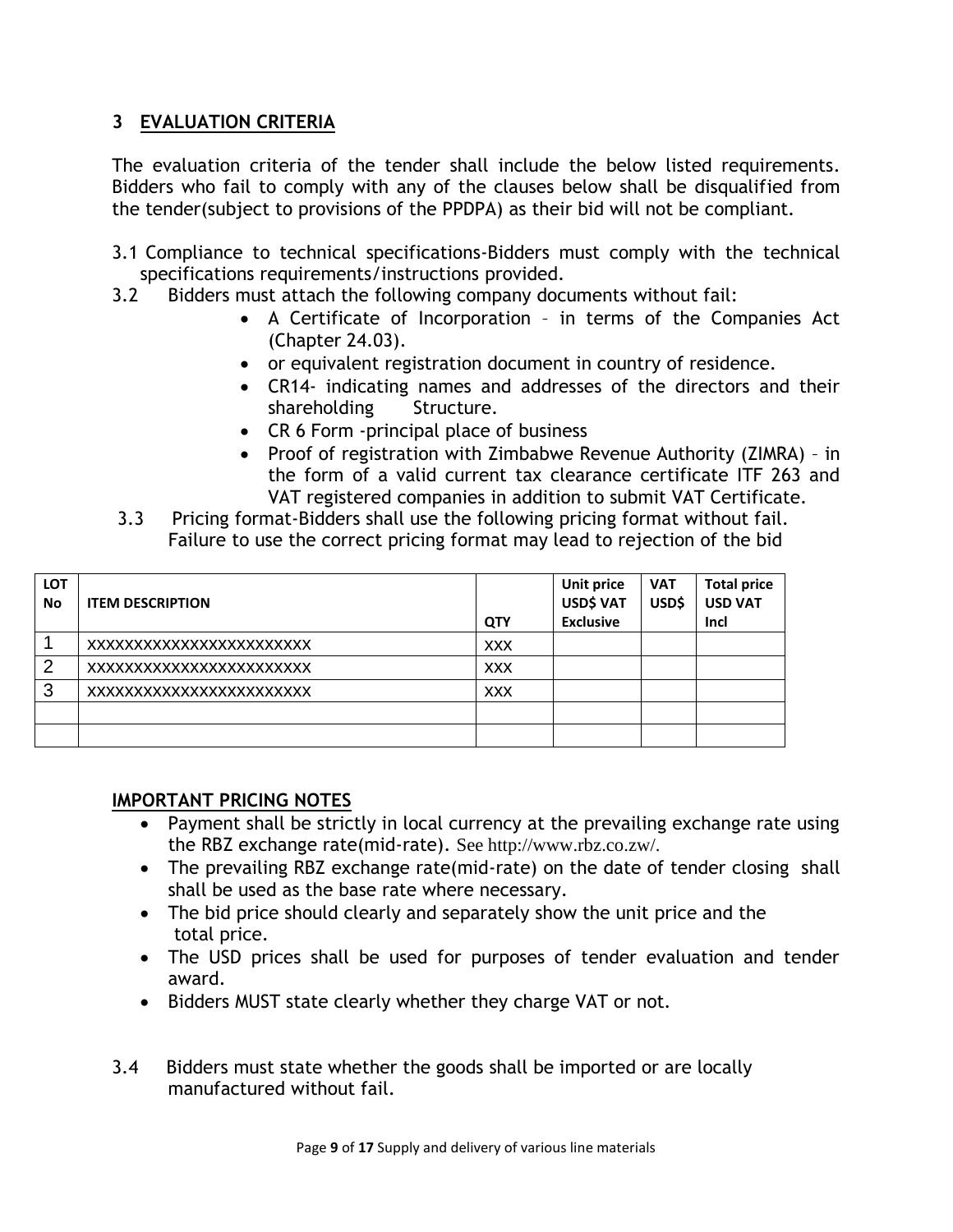- 3.5 Bidders must state the required payment terms. REF favors payment after delivery, however where bidders require pre-delivery payment they must state ability to secure a bank guarantee from a registered commercial bank acceptable to REF equal to the amount to be advanced. The bank guarantee must be provided within two weeks of contract signing.
- 3.6 REF shall pay the winning bidder through local banks transfer. Bidders must provide their local bank account details without fail.
- 3.7 Delivery term shall be DDP (2000)-that means the bid price must be inclusive of import duties and taxes and transit insurance(risk) until delivery at the stated point of delivery-Importing bidders MUST state that the delivery term shall be DDP(2000).
- 3.8 Bidders must be registered with the Procurement Regulatory Authority of Zimbabwe(PRAZ)- Bidders must attach proof of registration with PRAZ on the list for supply of electricals/hardware.
- 3.9 Letter of agency-Importers must attach a letter of agency from the Manufacturer without fail.
- 3.10 Valid ISO/SAZ certificate of the manufacturer of the quoted lot must be attached with the bid documents -Bidders must attach proof without fail.
- 3.11 Bidders who do not hold the items ex-stock must clearly state in their bids that they have checked that the goods tendered "fall" or "do not fall" under the Consignment Based Conformity Assessment (CBCA) programme as required by the Government of Zimbabwe. If the goods tendered "fall" under the CBCA programme, bidders must further state that all costs associated with this requirement will be to the supplier's account. Bidders who hold the items ex stock do not need to comply with this criteria
- 3.12 Delivery period. REF requires the winning bidder **(bidders without ex-stock**) to supply the full order within a period of six (6) weeks from the date of contract signing/order. However where the tender is awarded to bidders who hold the items ex-stock,such winning bidders must deliver within five(5) days from the date of purchase order issuance/contract signing. Bidders must state their capacity to deliver within a period of four(4) weeks or five(5) days whichever is applicable.
- 3.13 Reference letters-Bidders must attach at least two reference letters from companies where the bidder has supplied line construction materials in the past three years.
- 3.14 Bidders must state a warranty period of 12 months for the supplied items.
- 3.15 Bidders are allowed to bid for part quantity or the full quantity.
- 3.16 Bid bond compliance-Bidders must attach proof of bid bod compliance as per clause 2.15 of the RFP without fail.
- 3.17 Bid validity of a minimum of 60 days is required and must be clearly stated.
- 3.18 Tenders must be submitted in three (3) copies and the ORIGINAL" copy must be clearly marked.
- 3.19 The Bidders must submit the bid with a duly filled in and signed Declaration on Non-Engagement in Corrupt or Fraudulent Practices Form Annexure 2.
- 3.20 The bidder must submit with the bid a duly filled in and signed attached Form of Tender Annexure 3.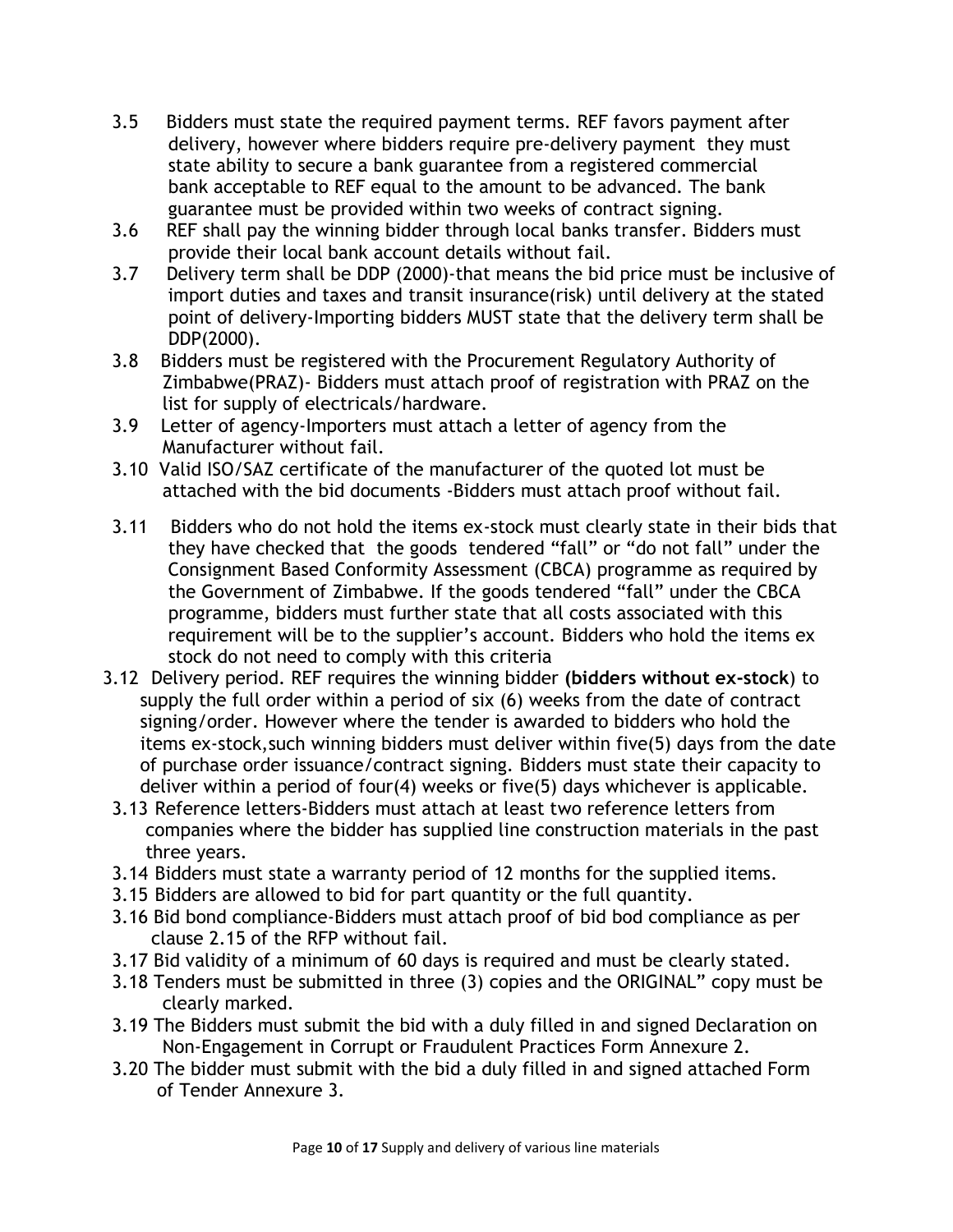### **4.0 FINANCIAL INFORMATION**

All prices must be inclusive of delivery costs and any other duties and taxes payable by the supplier. The delivery address is Rural Electrification Fund (REF) Central Stores No.22A James Martin Road Lochinvar Harare, Zimbabwe. REF does not assist suppliers in the sourcing of foreign currency. All VAT registered supplier must show VAT separately in their bid.

#### **5.0 TENDER AWARD CRITERIA**

REF intends to award the tender to the lowest priced bidder to specification who hold the tendered items **ex-stock.** Where a winning bidder holds less-than the tender quantity ex-stock , REF may award the tender to more than one bidders who hold the items ex-stock until the tender quantity is fulfilled.

Bidders who hold the items ex-stock must state that they hold the goods ex stock without fail and the quantity held in stock.

REF reserves the right to visit bidders and inspect the items stated as EX-STOCK and findings by the visiting team shall be used for evaluation of this tender. **NB: BIDDERS WHO FALSELY CLAIM TO HOLD STOCK SHALL BE DISQUALIFIED FROM THE TENDER PROCESS.** Bidders are allowed to quote for the full or part tender quantity.

However REF may award the tender the tender to bidders who do not hold stock under the following conditions:

- Where non of the bidders hold the goods ex stock.
- Where the bidders who hold the goods in stock have quoted unreasonably high prices.
- When the bidders who hold stock are non-compliant to the tender requirements.

#### **6.0 CONTACTING THE PURCHASER**

Any effort by the bidder to influence REF in the tender evaluation, tender comparison, and contract award or order placement decisions will result in the rejection of the bidder's bid.

### **7.0 CONFIDENTIALITY**

After the public opening of tenders, information relating to the examination, clarification, evaluation and comparison of tenders and recommendations concerning the award of the contract shall not be disclosed to bidders or other persons not officially concerned with such process until the award of contract is announced.**No bidder shall contact the Purchaser on any matter relating to this** tender, from the time of the tender opening to the time the tender is awarded. Any bidder in possession of confidential tender information will be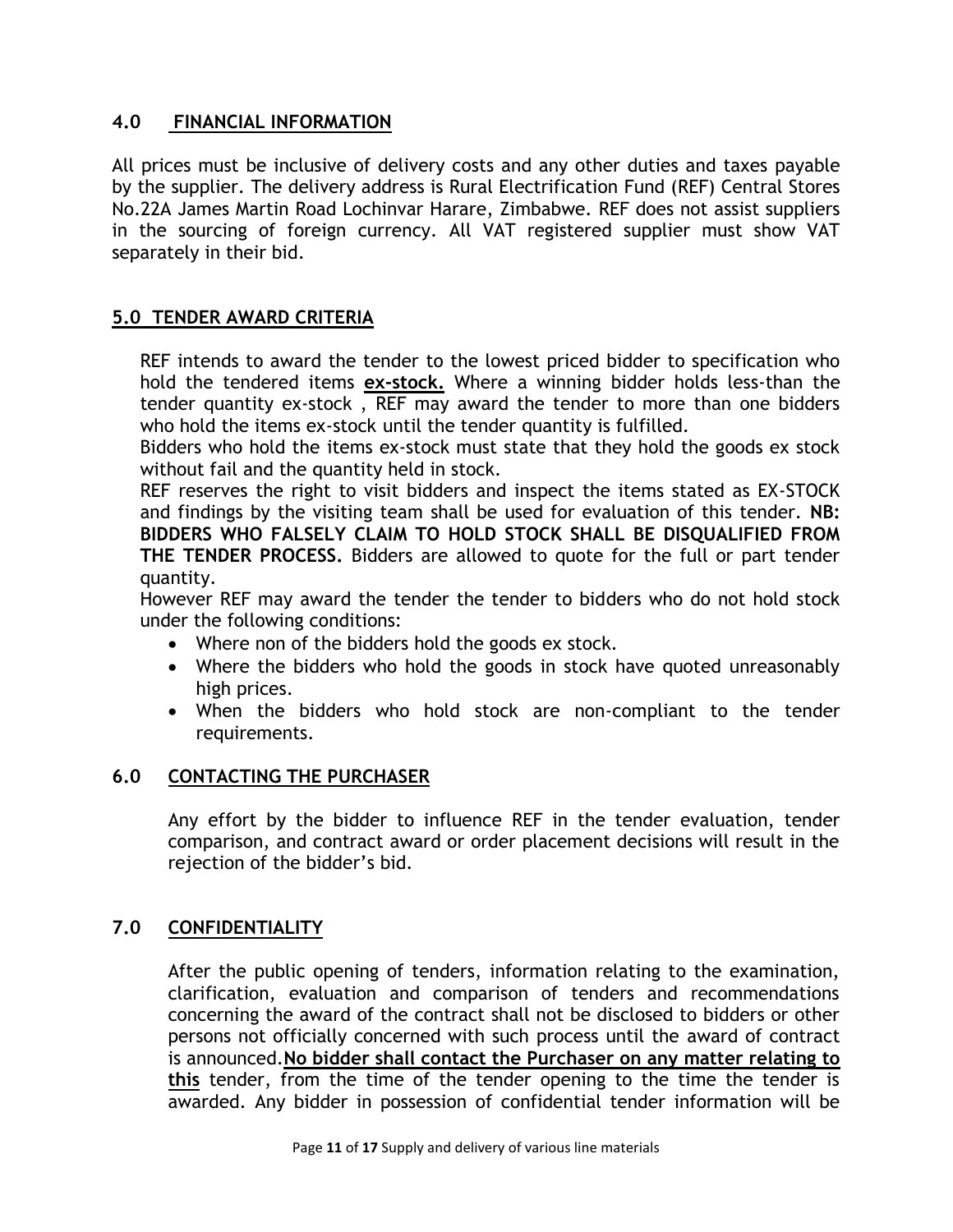obliged to reveal the source of information and/or face disqualification of his/her tender.

#### **8.0 CORRUPT OR FRAUDULENT PRACTICES**

 Rural Electrification Fund requires that Tenderers observe the highest standard of ethics during the procurement process and execution of contracts. A tenderer shall sign and submit together with the bid the attached form (Annexure 2), that states that she/he has not or will not be involved in corrupt or fraudulent practices.

 Rural Electrification Fund will reject a proposal for award if it determines that the tenderer has engaged in corrupt of fraudulent practices in competing for the contract. A Tenderer who is found to have indulged in corrupt or fraudulent practices will be automatically disqualified**.**

#### **9.0 SUBMISSION OF BIDS**

- 9.1 The tender must be enclosed in sealed envelopes, endorsed on the outside with the advertised tender number, the closing date and description of tender and must be send by courier in time to be deposited or deposited in the Tender Box situated at, **Rural Electrification Fund, Room 713 7 th Floor Megawatt House, 44 Samora Machel Avenue, Harare,** before 10.00 hours on the closing date notified.
- 9.2 Tenders which are properly addressed to the Procurement Administrator in envelopes with the advertised tender number, the closing date and tender description endorsed on the outside are not opened until 1000 hours on the closing date.
- 9.3 **Note:** Tenders which are not received by 1000 hours on the closing date whether by hand or by courier will be treated as late tenders and will be rejected.
- 9.4 Tele-fax and e-mail bids are not accepted i.e. electronic bidding is not accepted.
- 9.5 Any tender submitted that does not fully comply with the above terms and conditions will be rejected without further consideration as will tenders received after the published closing date.
- 9.6 Bidders are required to adhere to the instructions regarding preparation and submission of tenders as those who do not comply will be disqualified.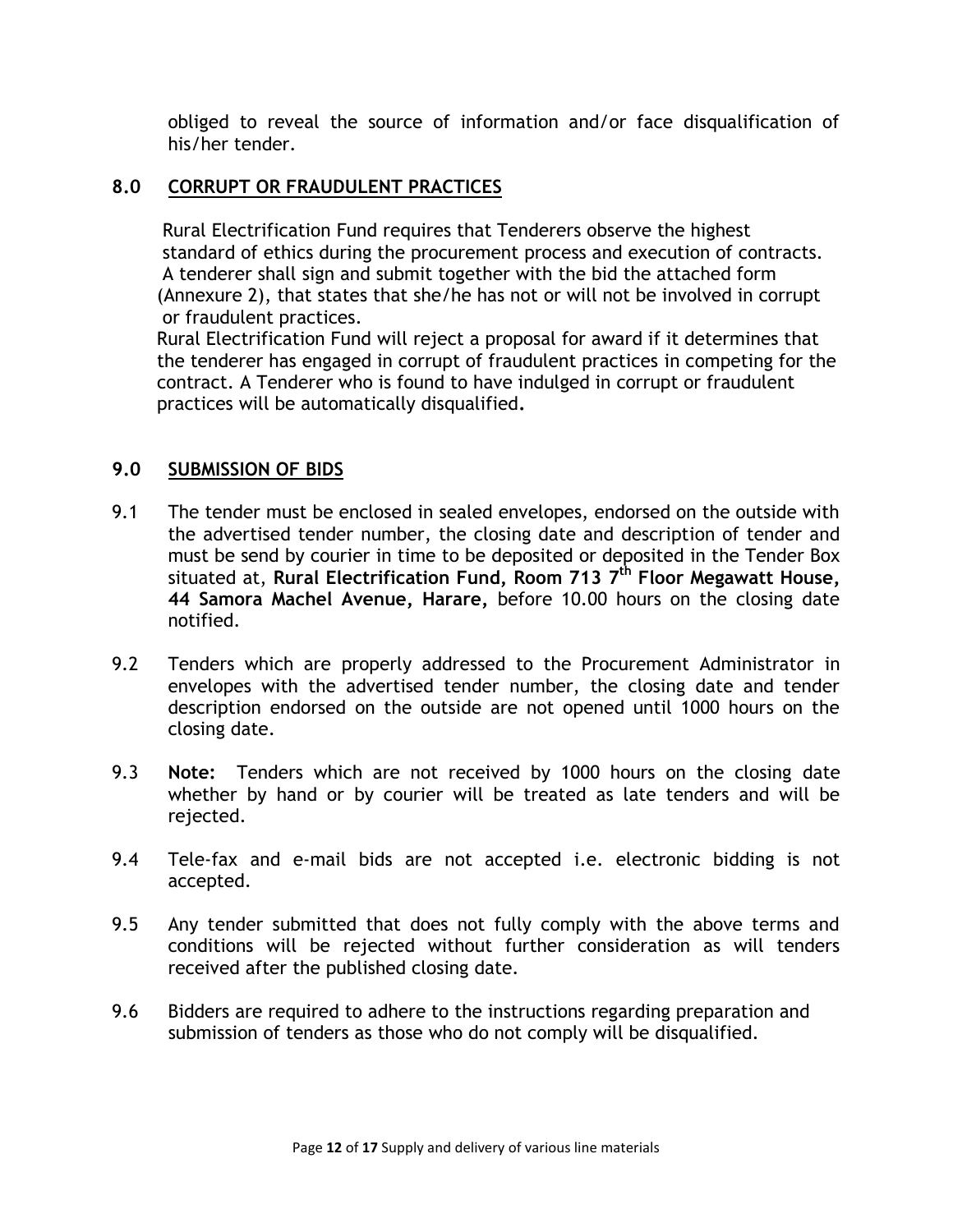9.7 Tenderers are free to attend and witness the public tender opening at the above captioned address. The opening ceremony shall be done on the tender closing date soon after the closing time.

#### 10.0 **RIGHT FOR ACCEPTANCE OR REJECTION OF ANY OR ALL BIDS**

*The Fund reserves the right to accept the whole or part of the tender. The Fund reserves the right to accept or reject any bid and to annul tendering process and reject all bids at any time prior to award of contract/order, without incurring any liability to the affected Tenderer(s) or obligations to inform the affected Tenderer(s).*

### *11)* **TECHNICAL SPECIFICATIONS**

Bidders must study the instructions provided in the table below. The instructions pertain to each lot. Bidders must comply with the instructions per Lot without fail.

| <b>LOT</b>     | <b>DESCRIPTION</b>                       | <b>INSTRUCTION TO BIDDERS PER LOT. BIDDERS MUST</b>  |
|----------------|------------------------------------------|------------------------------------------------------|
| <b>NO</b>      |                                          | STRICTLY COMPLY WITH THE INSTRUCTIONS PROVIDED       |
|                |                                          | <b>BELOW PER LOT. BIDS THAT ARE NON COMPLIANT TO</b> |
|                |                                          | THESE INSTRUCTIONS WILL BE REJECTED.                 |
| $\overline{1}$ | FITTING A/HORN CLEVIS/TONGUE UTS 16      | Specifications attached. Bidders must complete the   |
|                | 000L HOT DIP GALVANISED                  | technical guarantee schedule available.              |
| $\overline{2}$ | ANGLE IRON T EQUAL 50 X 50 X 6MM MS      | Sample available for viewing at REF Central stores   |
|                |                                          | for bidders' information                             |
| $\overline{3}$ | "SPACER SPINDLE 5/8"" X 13"" DWG D. 96 S | Diagram attached for bidders information. Sample     |
|                | <b>HOT DIP GALVANISED</b>                | available for viewing at REF Central stores for      |
|                |                                          | bidders' information                                 |
| $\overline{4}$ | INSULATOR 33KV(POLYMERIC) C/W LONG       | Sample available for viewing at REF Central stores   |
|                | <b>SHANK</b>                             | for bidders' information                             |
|                |                                          |                                                      |
| $\overline{5}$ |                                          | Sample available for viewing at REF Central stores   |
|                |                                          | for bidders' information                             |
|                | BOLT & NUT M16 X 150 HOT DIP             |                                                      |
|                | <b>GALVANISED</b>                        |                                                      |
| 6              | BOLT & NUT, HOT DIP GALVANISED M20 X     | Sample available for viewing at REF Central stores   |
|                | 220                                      | for bidders' information                             |
|                |                                          |                                                      |

#### **TABLE OF REQUIREMENTS**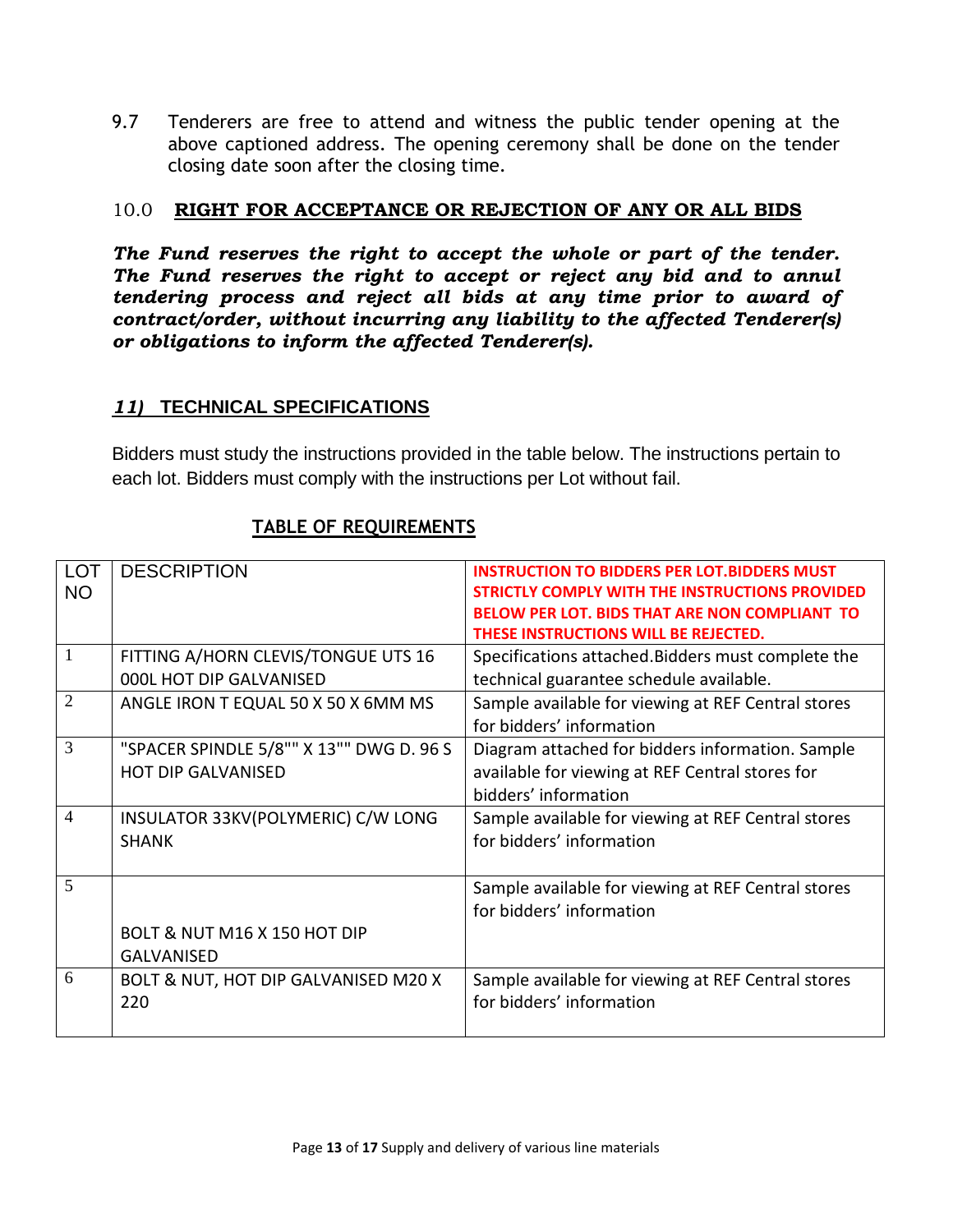# **SPECIFICATION FOR LINE HARDWARE: CLEVIS TONGUE ADAPTERS**

#### **INTRODUCTION**

This Specification covers the manufacture, supply and delivery of **Clevis Tongue Adapters** for REF's electrical distribution system. The type of **Clevis Tongue Adapters** required under this Specification are as detailed in this Specification in the corresponding clauses.

#### **Standards**

Except where otherwise specified or implied, IEC Recommendation or British Standards (BS) where they amplify IEC, shall apply throughout.

Any other standard provided the Tenderer can provide documentary evidence that the standard is equal to or better than the above standards.

All tenderer's correspondence and all descriptions upon drawings, illustrations or instructions shall be in the English language.

SI unit of measurements shall be used throughout. The Clevis Adapter shall be manufactured to high quality standards. The companies manufacturing the units shall have ISO 9001 or 2 or Standard Association of Zimbabwe Certification and shall submit documentary proof thereof.

#### **DETAILED SPECIFICATION**

The clevis tongue shall be made of malleable cast iron to BS310. The minimum failing load shall be at least 70kN. The weight of each Unit shall not exceed 1.2kgs. All iron and steel hardware shall be hot-dip galvanised to ASM A153 or to British or IEC standards. All bolts and nuts shall be made of stainless steel.

All materials, whether fully specified herein or not, shall be of first class quality and shall conform with the best modern practice and comply in all respects with these Specifications.

All material shall be free from folds, cracks and other exterior and interior defects, which can affect its strength, ductility, durability or ability to function.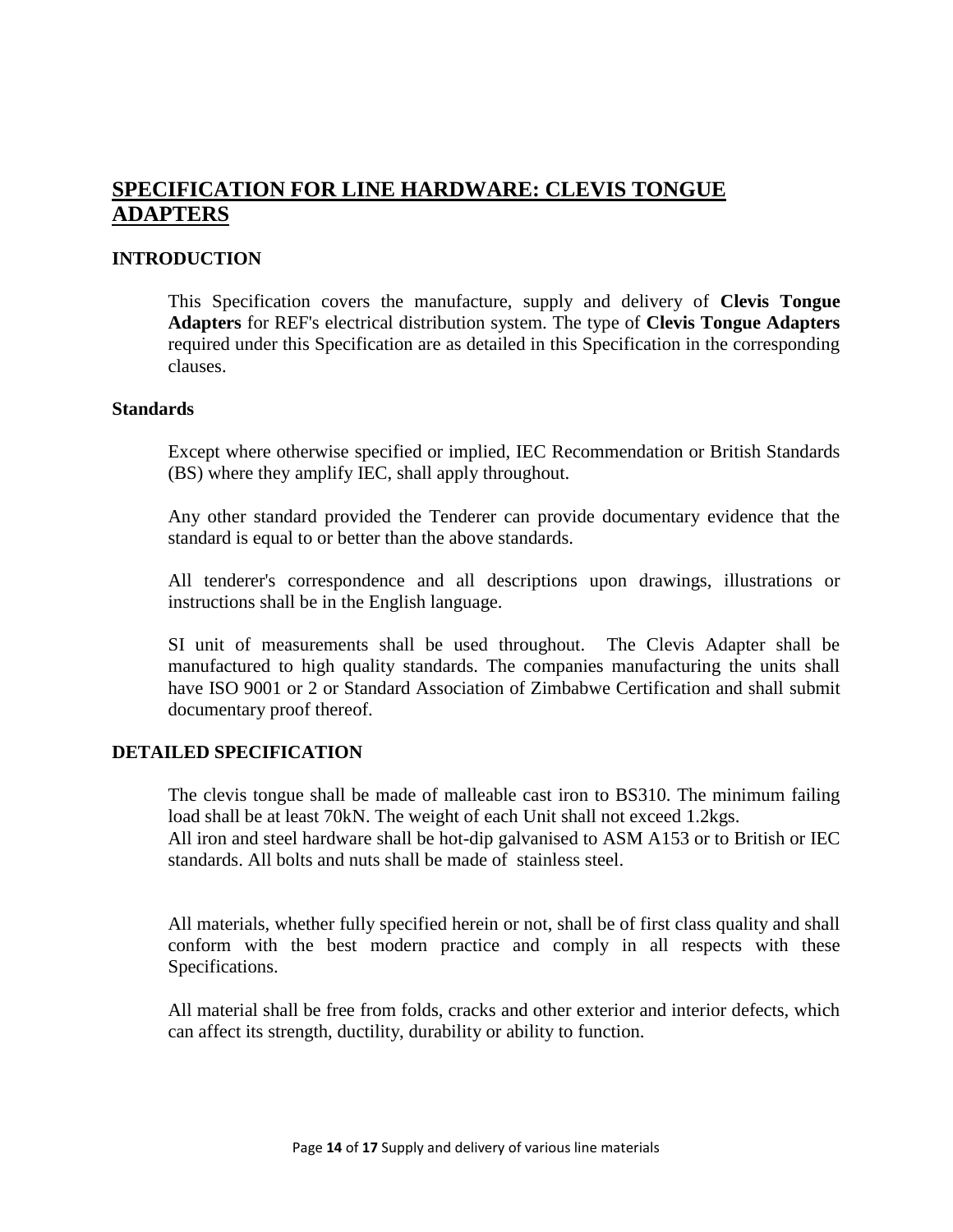All materials shall be inspected and tested in full to prove compliance with the requirements of the specifications to the satisfaction of the Agency. The testing shall be carried out according to the relevant standards approved by the Agency.

Care shall be taken to ensure that all hardware and fittings supplied constitute complete assemblies. The Supplier has complete responsibility in this respect whether drawings are approved or not and shall replace at no cost to the Agency any parts not fitting the assemblies.

Bidder is required to fill in the Schedule of Technical Guarantees below. Failure to do so will lead to rejection of the bid.

| Item | Description                                              | Unit | Guaranteed<br>Data |
|------|----------------------------------------------------------|------|--------------------|
| 1.   | <b>Material Type</b>                                     |      |                    |
| 2.   | <b>Material Coating</b>                                  |      |                    |
| 3.   | Minimum Failing Load                                     | kN   |                    |
| 4.   | Maximum Weight                                           | Kg   |                    |
| 5.   | Manufacturer                                             |      |                    |
| 6    | <b>Quality Standard Certification of</b><br>Manufacturer |      |                    |
| 7.   | Country of manufacture                                   |      |                    |

#### . **SCHEDULES OF TECHNICAL GUARANTEES**

Tenderer's Signature\_\_\_\_\_\_\_\_\_\_\_\_\_\_\_\_\_\_\_\_\_\_\_\_\_\_\_\_\_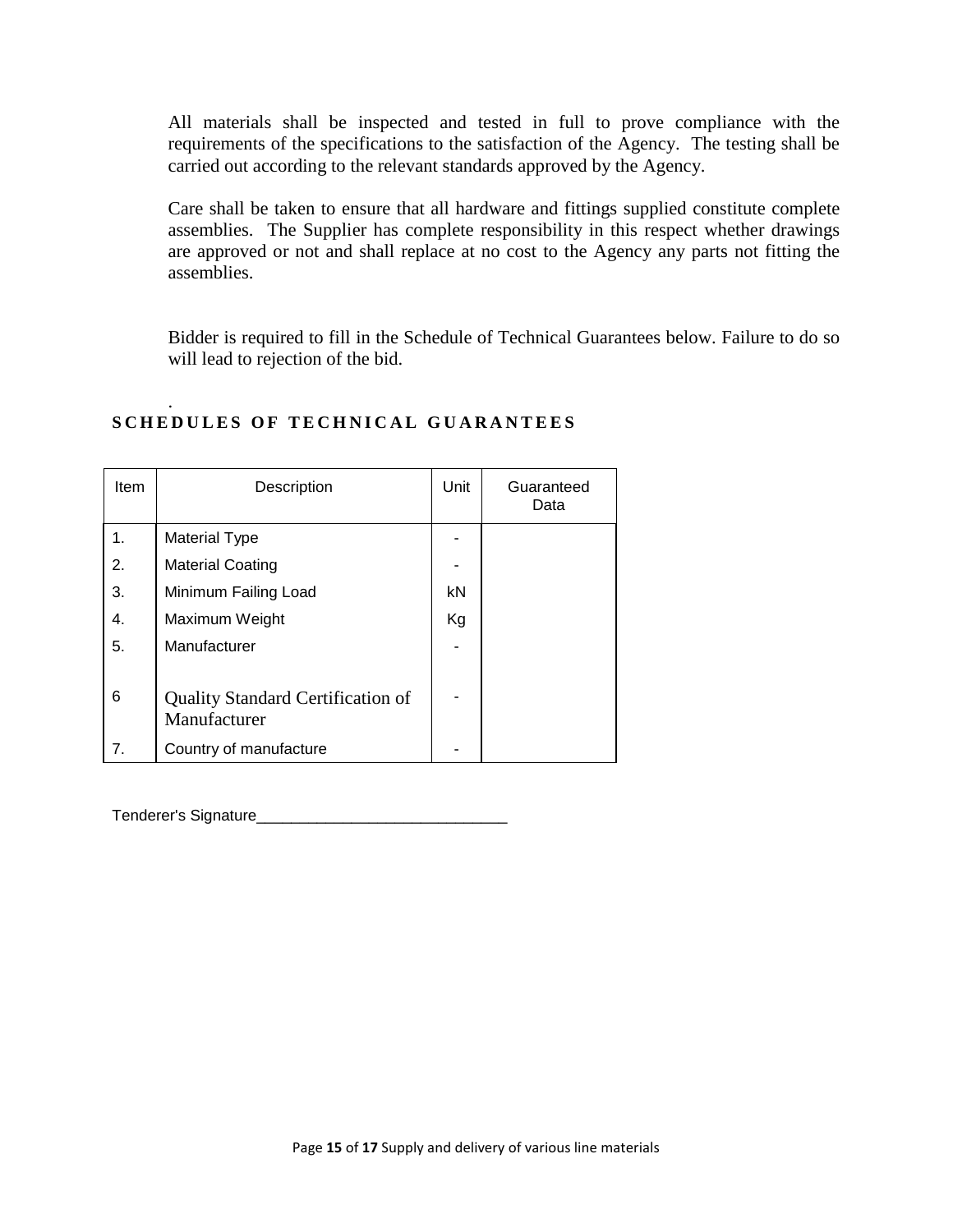#### **Annexure 1**

#### **DECLARATION ON NON-ENGAGEMENT IN CORRUPT OR FRAUDULENT PRACTICES FORM**

The Chief Executive Rural Electrification Fund 6<sup>th</sup> Floor Megawatt House 44 Samora Machel Ave P. Bag A250,Avondale Harare Zimbabwe

#### **TENDER NUMBER: \_\_\_\_\_\_\_\_\_\_\_\_\_\_\_\_\_\_\_\_\_\_\_\_\_\_\_\_\_\_\_\_\_\_\_\_\_\_\_\_\_\_\_\_\_\_\_\_\_\_\_\_ TENDER DESCRIPTION: \_\_\_\_\_\_\_\_\_\_\_\_\_\_\_\_\_\_\_\_\_\_\_\_\_\_\_\_\_\_\_\_\_\_\_\_\_\_\_\_\_\_\_\_\_\_\_\_**

the undersigned (*Director of Company*) on behalf of \_\_\_\_\_\_\_\_\_\_\_\_\_\_\_\_\_\_\_\_\_\_\_\_\_\_\_\_\_\_\_\_\_\_\_\_ (*Name of Organisation*), do hereby declare that our organization has not been engaged in any corrupt or unethical practices during the subsistence of our organisation.

| Name in Full |  |
|--------------|--|
| I. D. Number |  |
| Signature    |  |
| Date         |  |